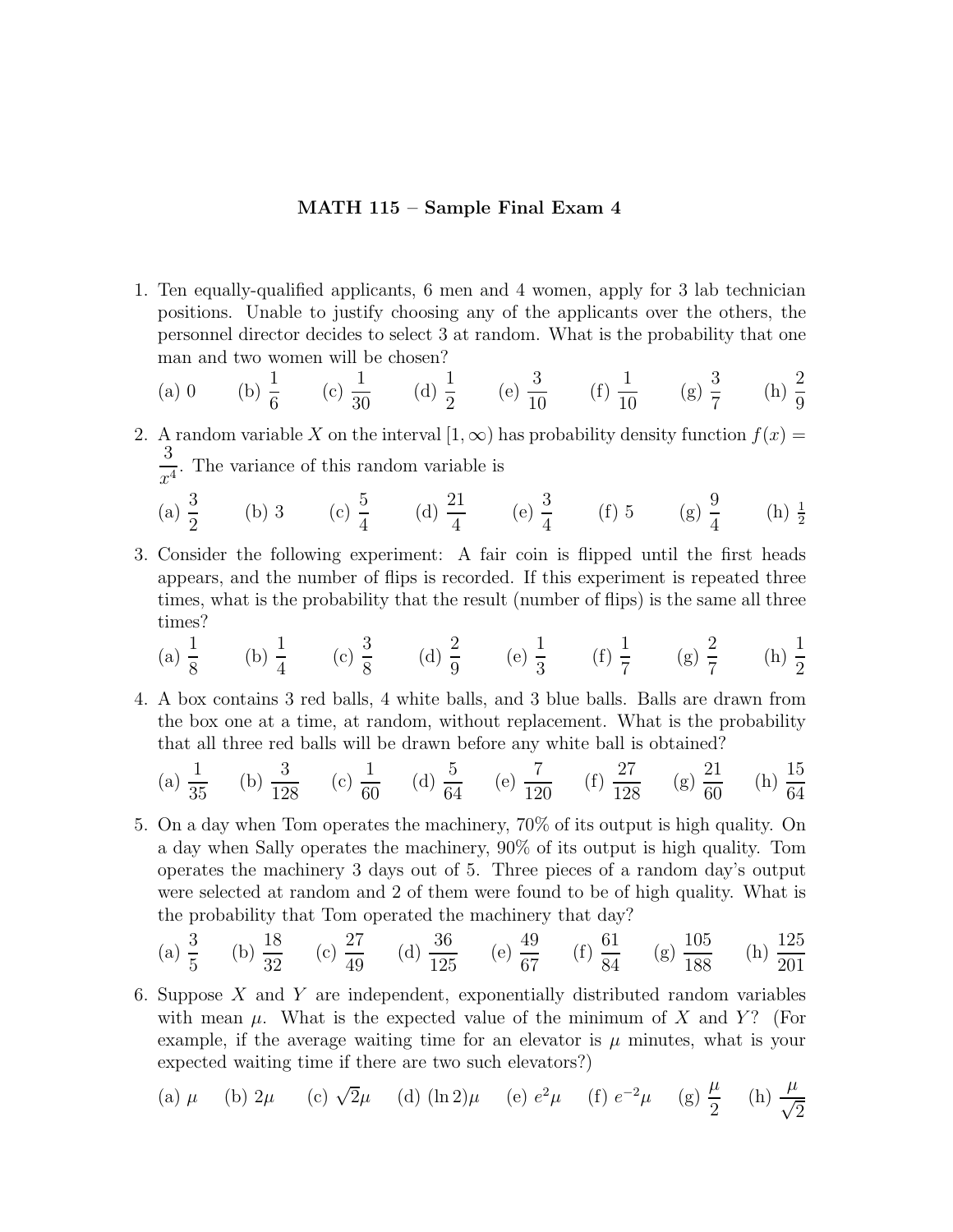7. At a local carnival, Osa pays \$1 to play a game in which she chooses a card at random from a standard deck of 52 cards. If she chooses a heart, then she receives \$2 (that is, \$1 plus her initial bet of \$1). If she chooses the Queen of Spades she receives \$13. Which of the following is closest to Osa's expected net profit from playing the game?

| (a) $-\$0.29$ | (b) $-\$0.25$ | (c) $-\$0.10$ | (d) $\$0.00$ |
|---------------|---------------|---------------|--------------|
| (e) $$0.10$   | (f) $$0.29$   | (g) $$0.48$   | (h) $\$0.75$ |

8. The scores on a Math 115 final exam are normally distributed with a mean of 60 and a standard deviation of 20. A score between 50 and 80 is given a letter grade of B. If there are 200 students in the class, then the expected number of B's falls within which of the following ranges?

(a) 30–50 (b) 50–70 (c) 70–90 (d) 90–110 (e) 110–130 (f) 130–150 (g) 150–170 (h) 170–200

9. The following is a contour plot of  $z = f(x, y)$ .



What is  $f(x, y)$ ?

(a) 
$$
x^2 + y^2
$$
  
\n(b)  $2x^2 + y^2$   
\n(c)  $x^2 + 2y^2$   
\n(d)  $x^2 - y^2$   
\n(e)  $x^2 - 2y^2$   
\n(f)  $2x^2 - y^2$   
\n(g) xy  
\n(h)  $x + y$ 

- 10. Let  $f(x, y) = x^2 + 4xy + 2y^4$ . What can you tell from the first and second derivative tests about the critical points  $P = (0,0)$  and  $Q = (2,-1)$  of f?
	- (a) saddle at P, max at  $Q$  (b) inconclusive at P, max at  $Q$
	-
	-
	- (g) max at P, min at  $Q$  (h) min at P, min at  $Q$
	- (c) max at  $P$ , max at  $Q$  (d) min at  $P$ , max at  $Q$
	- (e) saddle at  $P$ , min at  $Q$  (f) inconclusive at  $P$ , min at  $Q$ 
		-

11. Let  $f(x, y) = \sqrt{x^2 + y^2}$ . Note that  $f(3, 4) = 5$ . Approximating  $f(3.2, 3.9)$  using the differential of  $f$  at  $(3,4)$ , one gets:

(a)  $5.04$  (b)  $5.02$  (c)  $4.98$  (d)  $5.10$  (e)  $4.96$  (f)  $4.40$  (g)  $5.00$  (h)  $5.80$